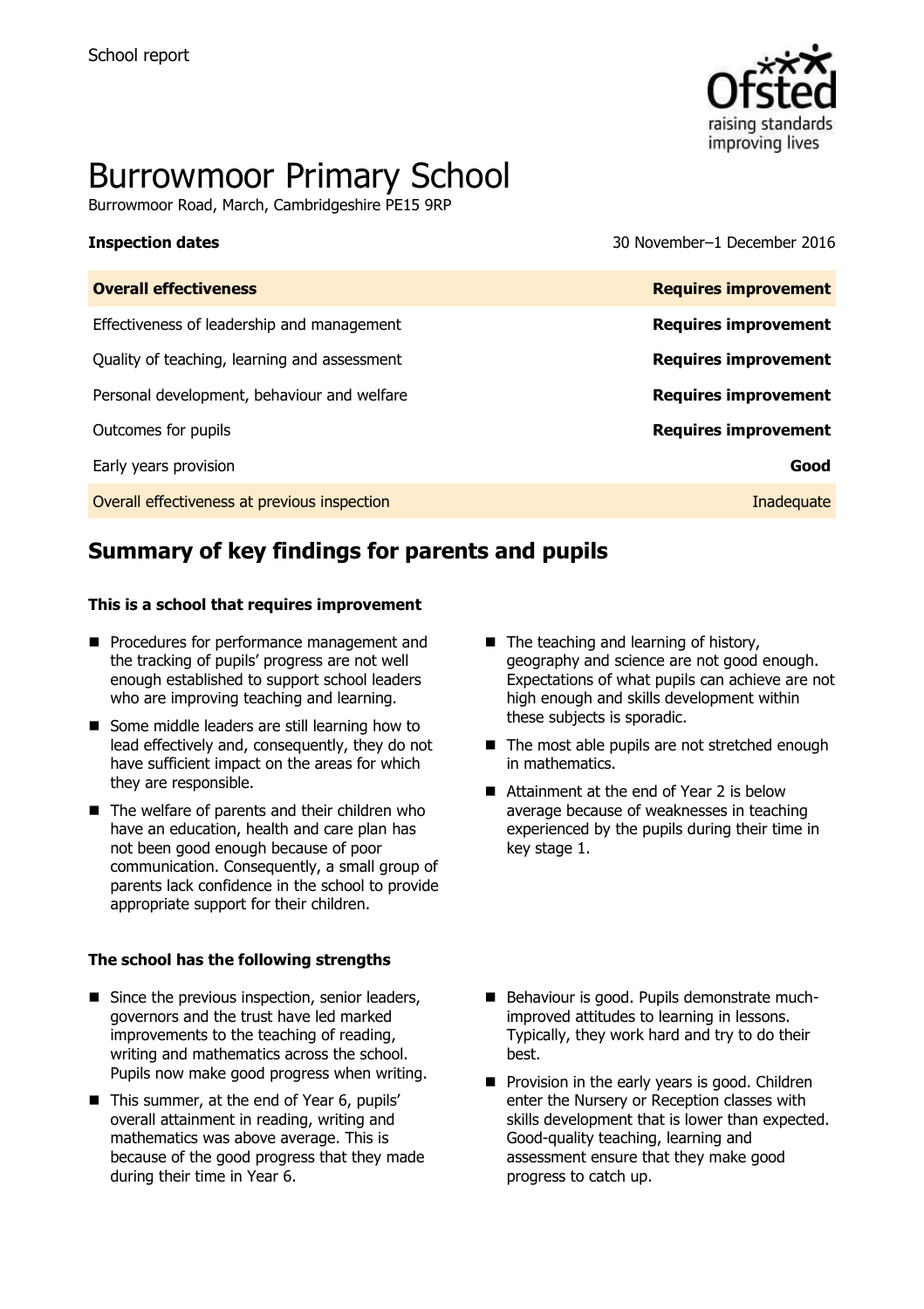

# **Full report**

In accordance with section 13(4) of the Education Act 2005, Her Majesty's Chief Inspector is of the opinion that the school no longer requires special measures.

### **What does the school need to do to improve further?**

- $\blacksquare$  Improve the quality of teaching, learning and outcomes by:
	- developing a consistent approach to skills development in history, geography and science to raise expectations of what pupils can achieve
	- providing harder work for the most able pupils in mathematics so that they make faster progress
	- using the information about pupil progress in key stage 1 more effectively, to ensure that the work planned for pupils is designed to meet their specific needs.
- **IMPROVE the impact of leadership and management by:** 
	- ensuring that procedures to manage the performance of teachers and to track the progress of pupils underpin the improvements made to teaching and learning
	- further developing the leadership skills of some middle leaders so that they can have a greater impact within the areas for which they are responsible.
- The governing body should commission a review of the education, health and care plans and provision for all pupils who have special educational needs and/or disabilities. The findings of this review should be communicated effectively, so that the school gains the trust of the parents of these pupils.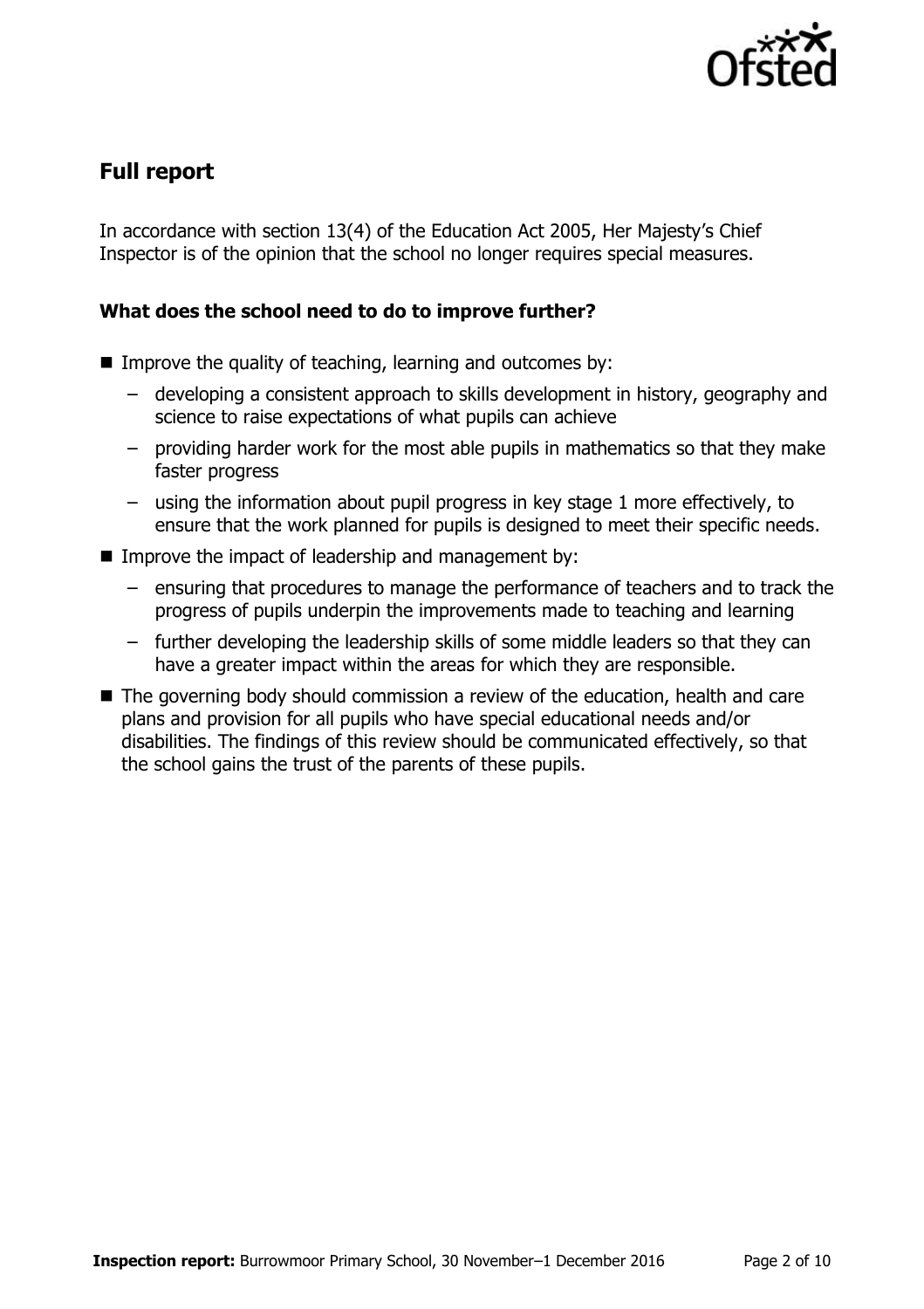

# **Inspection judgements**

### **Effectiveness of leadership and management Requires improvement**

- Some middle leaders, for example those responsible for teaching and learning in subjects other than mathematics and English and for key stage 1, are not yet fully effective. However, they are developing their leadership skills from a low starting point.
- Assessment procedures to track the progress of groups of pupils and to compare with others outside the school are underdeveloped. As a result, it is difficult for teachers and leaders to demonstrate the better progress being made by pupils that is evident from the work in their books. The assessment procedures used to identify the gaps in pupils' learning because of weak teaching in the past are more effective. Teachers, particularly in key stage 2, use this assessment wisely to plan lessons to fill these gaps.
- **Procedures to manage the performance of teachers and teaching assistants have been** slow to be implemented this term, although it is understandable that the new headteacher wanted to assess the performance of staff before these meetings. Nevertheless, school leaders and governors appreciate that this formal process needs to be completed swiftly to complement the effective professional development work taking place and to ensure that teachers have a very clear understanding of what is expected of them by school leaders.
- The executive headteacher, the new headteacher and governors demonstrate effective leadership. They have ensured that the necessary improvements to the teaching and learning of basic skills in reading, writing and mathematics have occurred and that behaviour throughout the school and the quality of education in the early years have improved markedly.
- The new headteacher is establishing a culture of high expectations for respect and tolerance. Morale has improved as all staff demonstrate a determination to improve the education of pupils.
- The curriculum for some subjects other than reading, writing and mathematics does not make specific what is to be expected in terms of skills development for pupils of different ages. For example, when carrying out experiments in science, it is not clear to teachers or pupils the level of sophistication expected from a Year 6 pupil when compared to a younger pupil. In subjects such as physical education and design and technology, the curriculum, teaching and learning are much better.
- The curriculum for spiritual, moral, social and cultural education has improved since the previous inspection. This incorporates effective teaching and learning of fundamental British values. The wide range of good-quality extra-curricular activities has made a strong contribution to this development.
- The pupil premium funding for disadvantaged pupils is generally used effectively. These pupils make much improved progress when compared to the others in the school. One reason for this is the support from well-trained teaching assistants who work with pupils to overcome their differences in learning resulting from weak teaching in the past. It appears from the national unvalidated information that they make slower progress. This was the case earlier in key stage 2 but, over the last two years, their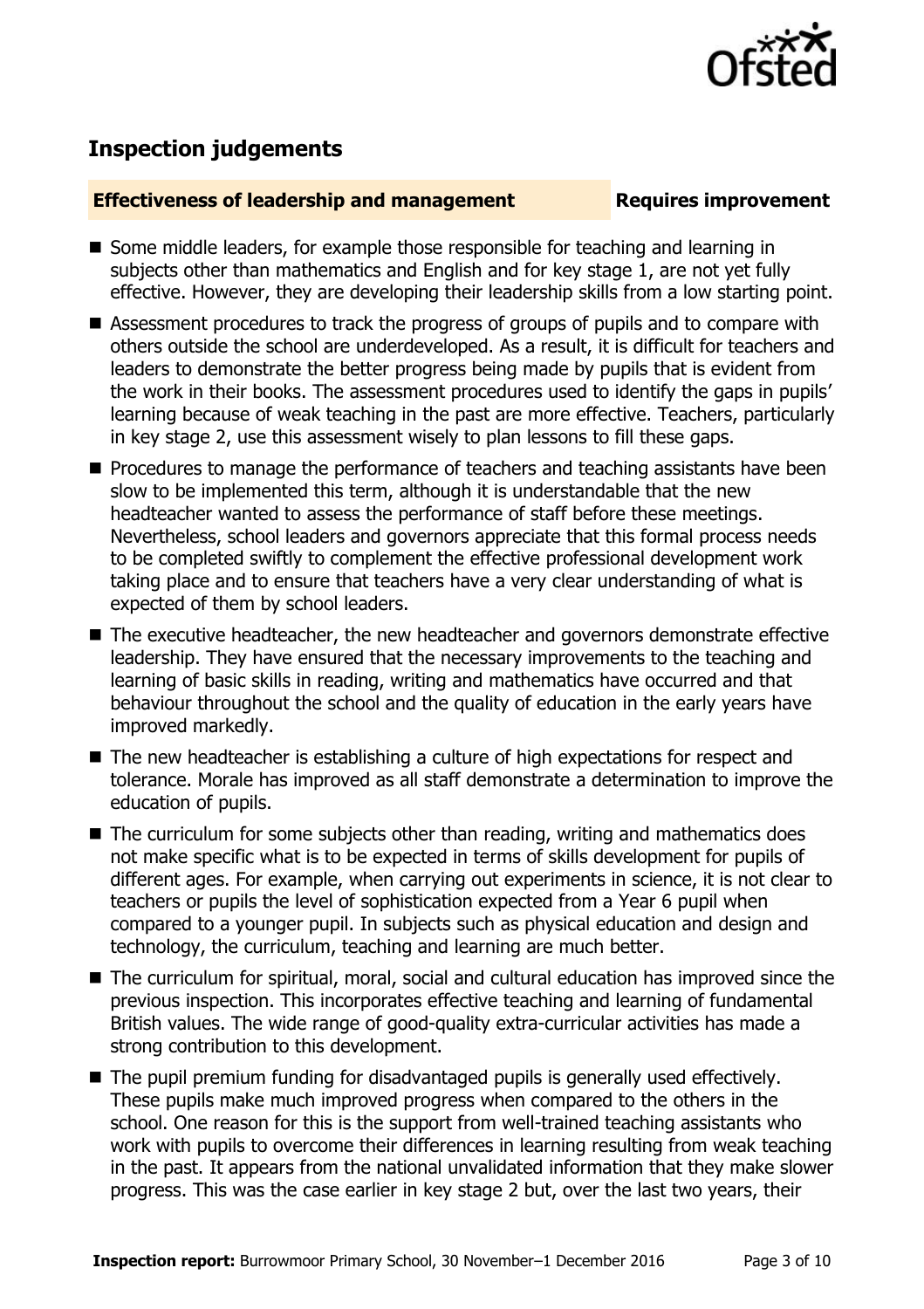

progress has accelerated in line with the others in the school.

■ The trust has aided governors in making the necessary strategic decisions to strengthen teaching and leadership. These are now bearing fruit, as senior leaders are able to demonstrate that they can make improvements to middle leadership, teaching and learning without relying on outside support. The use of the sports premium has been effective in broadening the sports opportunities of pupils through the links with the local secondary school, where physical education specialists are employed to teach the pupils.

### **Governance of the school**

- Governance of the school has strengthened since the previous inspection. Governors are better trained and have a good understanding of their strategic responsibilities. They have demonstrated, over the last 18 months, that they are effective in holding senior leaders to account for making the necessary improvements to education at the school.
- $\blacksquare$  However, during the summer there was a review and reorganisation of the teaching assistants' conditions of service to ensure the best use of resources to support all pupils, especially those who have special educational needs and/or disabilities. Governors presided over weak communication between school leaders and a group of parents whose children, who have special educational needs and/or disabilities, would be most affected by the planned changes. Inspectors took note of the concerns expressed by these parents and closely examined the provision and plans for a sample of these pupils. Inspectors found that the provision and the plans were of good quality and an improvement on the past. Nevertheless, parents are unlikely to be convinced by this until a review of the provision for all these pupils is completed and effectively communicated to parents.
- Governors have a good grasp of the improvements to progress of different groups of pupils, such as disadvantaged pupils. They keep a careful check on the work of senior leaders to strengthen teaching and to reward teachers appropriately.
- Statutory responsibilities, such as those for safeguarding, are dealt with effectively.

### **Safeguarding**

- The arrangements for safeguarding are effective.
- Leaders have established a culture of safety within the school. There are, however, aspects that could be strengthened. The school adheres to safer recruitment requirements, but currently has to rely on the trust to oversee recruitment because the appropriate school leaders and governors are yet to complete the scheduled training. At the time of the inspection, the review of the safeguarding policy had just been completed and required publicising to parents.
- Safeguarding training for staff is adequately completed and records are kept to alert staff when future training is required.
- The safeguarding records of vulnerable pupils are in good order, showing that procedures and links with other agencies are productive, and timely action is taken to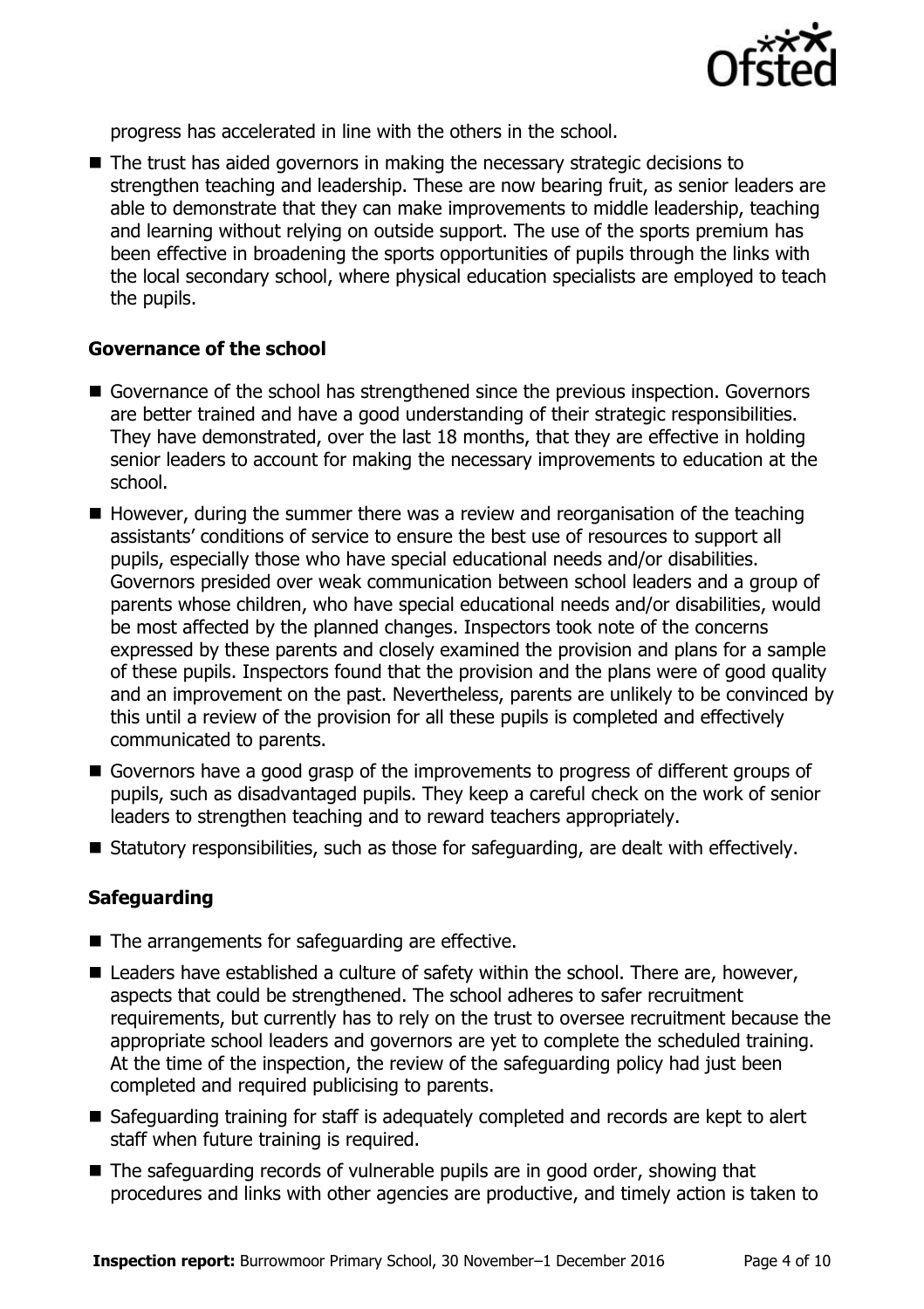

secure the safety of these pupils.

### **Quality of teaching, learning and assessment Requires improvement**

- The teaching of mathematics varies in quality across the school. This is particularly the case for the most able pupils. The work set does not stretch them sufficiently because they do not have enough opportunity for reasoning and problem-solving.
- In key stage 1, teachers do not use assessment information about the pupils well enough when planning work. When this happens, the most able pupils do not receive work that is hard enough and other pupils struggle when the work is too difficult. These relative weaknesses were also evident in some lessons in Years 5 and 6.
- $\blacksquare$  Too little attention, until recently, has been focused on improving the teaching, learning and assessment in subjects other than reading, writing and mathematics. Too much emphasis is based on the knowledge aspects in subjects such as history, geography and science, rather than the skills and understanding elements. A common understanding of the subject-specific skill development that underpins high expectations is not firmly established across the teaching team.
- Teachers and teaching assistants are working hard to improve their teaching. They take a professional approach when weaknesses are pointed out and plan and share ideas to improve their teaching. This is particularly the case in Years 3 and 4, where there has been a marked improvement in teaching over the last 18 months. This is also the case in Years 1 and 2, where a relatively new team is working with determination to improve the teaching and learning of those in its care.
- Writing and reading are now taught more effectively across the school. One reason for this is that teachers give pupils the opportunity to apply their literacy skills when writing across a range of subjects. Also, the teaching of phonics is much improved.
- Teaching assistants are proving much more effective when working with groups of pupils. This is the case with pupils who have special educational needs and/or disabilities, as well as the most able.

### **Personal development, behaviour and welfare Fig. 2.1 Requires improvement**

### **Personal development and welfare**

- The school's work to promote pupils' personal development and welfare requires improvement. The welfare of pupils with education, health and care plans was undermined by weaknesses in communication to parents. While there is evidence that the provision is much improved, the loss of trust among these parents has yet to be recovered.
- Other aspects of personal development and welfare are much more effective. The school provides a safe environment for pupils to learn. Pupils are taught how to deal with bullying of various sorts and they report an understanding of what they should do if it does occur.
- **Pupils understand how to keep themselves safe when using digital media. They were** able to explain what they would do in potentially dangerous situations when using a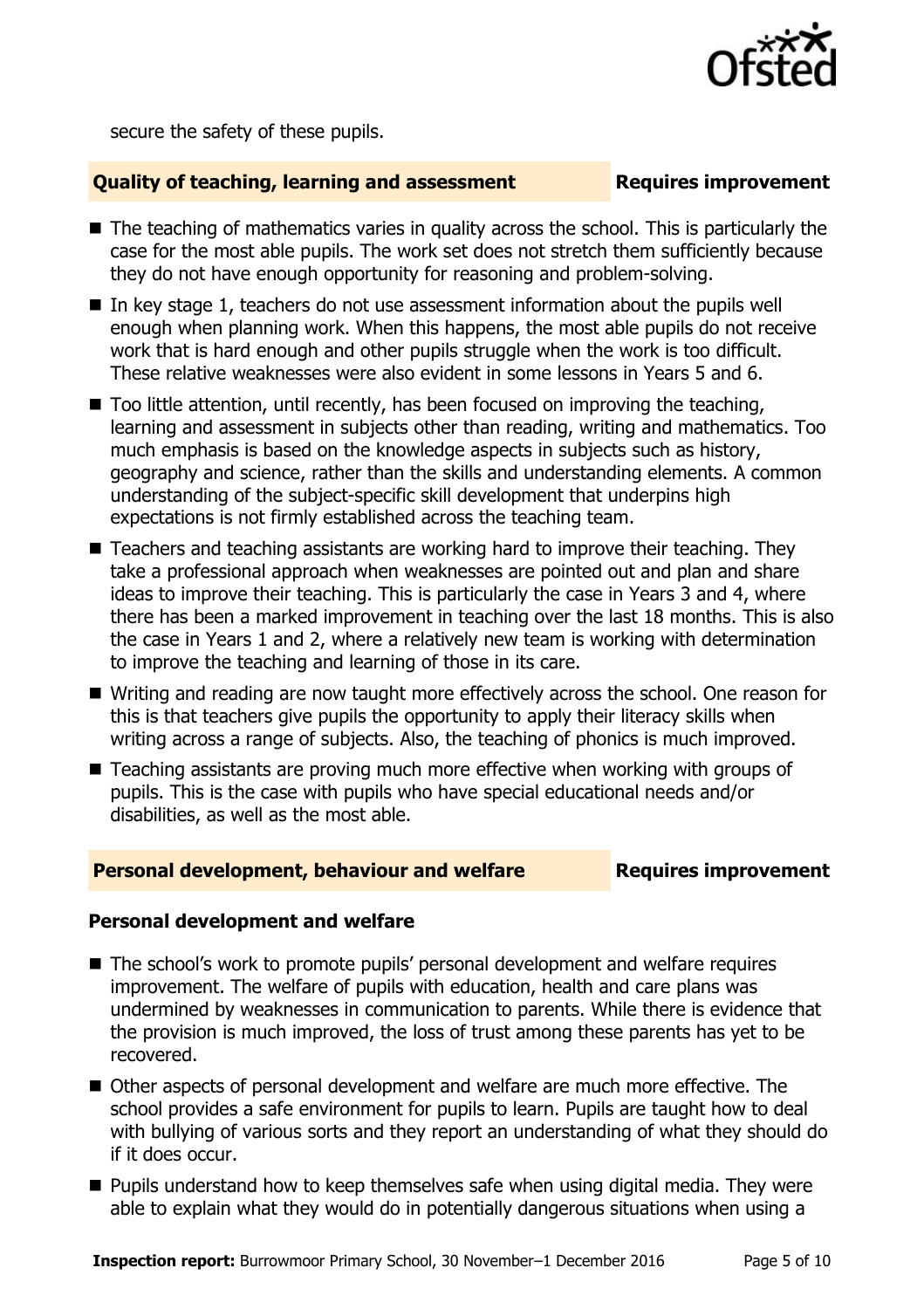

computer or a mobile phone.

 Effective relationships have been established with staff at lunchtimes and during lessons. These relationships nurture pupils' emotional well-being. In the past, an emphasis on being a successful learner was missing. Since the time of the previous inspection, pupils' confidence and resilience have developed well. For example, pupils were observed trying hard to complete work using their own initiative and they did not give up.

### **Behaviour**

- The behaviour of pupils is good. Pupils behave sensibly and politely around the school. In lessons, most pupils demonstrate a positive attitude to learning. They try hard and demonstrate a pride in their work.
- $\blacksquare$  The behaviour management system is used consistently by most staff and, consequently, behaviour in lessons is much improved. At the time of the previous inspection, the behaviour of a minority of pupils who had difficulty controlling their behaviour was a cause of concern. These pupils are now far better looked after and they rarely disrupt learning.
- The attendance of pupils declined slightly last year and was just below average. The recent establishment of an attendance team has ensured that this year attendance has risen compared to last year.

### **Outcomes for pupils Requires improvement**

- **From their starting points, the progress made by different groups of pupils is not good** because it is uneven across the school. Generally, groups of pupils in Years 3, 4, 6 and the early years make more rapid progress than pupils in Years 1, 2 and 5. This is because of the variation in the quality of teaching.
- $\blacksquare$  In July 2016, the results show that, by the end of Year 6, the most able pupils did not make as much progress as they could in reading and mathematics across key stage 2. Although they made better progress last year, it was insufficient to ensure that they reached their full potential. The proportion that attain above the expected level is below the national average.
- $\blacksquare$  By the end of Year 2, results show that, in 2016, the proportion of pupils in most groups, including disadvantaged pupils, who attained the expected standard was below the national average. This is largely because they experienced weak teaching earlier in key stage 1. Currently, the teaching in key stage 1, while still requiring improvement, is improving.
- Across the school, disadvantaged pupils, including the most able disadvantaged pupils, made better progress last year, but by the end of Year 6, the difference in attainment with other pupils nationally in reading and mathematics had still not been overcome.
- Overall, by the end of Year 6 in 2016, the proportion of pupils that reached the expected standard in reading and writing was above average. In mathematics, it was broadly average. This is because of the rapid progress made by all groups to catch up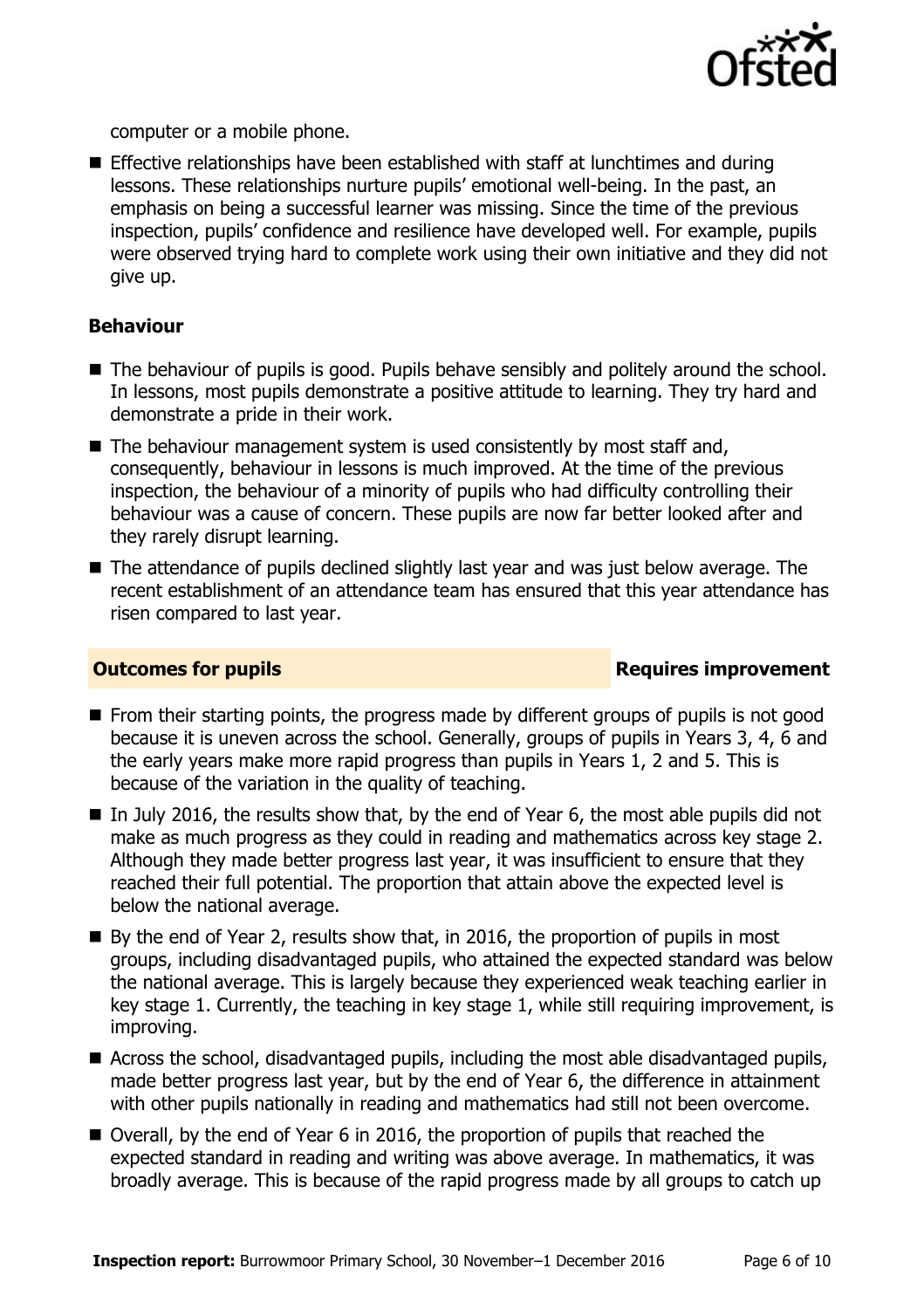

in Year 6.

- $\blacksquare$  Pupils now make good progress in writing in both key stages 1 and 2. Handwriting is improving, as are the skills of punctuation, grammar and spelling. The content of writing is interesting, as pupils use the themes they are taught in other subjects as the basis for their work.
- **Pupils do not make good enough progress in subjects such as history, geography and** science. They find the knowledge aspects interesting, which is helpful when they apply their literacy and numeracy skills in these subjects. However, they are not learning the specialist subject skills that would enable them to develop into historians, geographers or scientists.
- **Pupils are developing proficient reading skills. The least able use their knowledge of** phonics to decipher words and others use these skills well when researching work in other subjects. Pupils are particularly enthusiastic about the accelerated reading programme that takes place in the school library. This programme is fostering a love of reading among the pupils who take part in it.
- Pupils who have special educational needs and/or difficulties are making better progress than at the time of the previous inspection. These pupils are better supported by well-trained teaching assistants and school leaders keep a careful check on the progress of these pupils.

### **Early years provision Good Good**

- Many of the children enter the early years with skills development that is typically lower than that expected of their age. They make good progress, so that the proportion having a good level of development in readiness for Year 1 is close to the national average. This represents an improvement in achievement since the previous inspection.
- $\blacksquare$  In 2016, the proportion of disadvantaged children with a good level of development has increased and is similar to other children nationally. One reason for this is the effective assessment procedures, where teachers and teaching assistants use the information about children to provide activities tailored to meet their specific needs.
- The environment for learning both in the Nursery and the Reception class is stimulating. Children's interests are captured by the activities that they can choose to take part in. For example, children were trying really hard to make Gruffalo biscuits, placing facial features precisely using smarties.
- Children are developing their social skills well. They understand the school behaviour code and report how they like to be on the 'green' because it means they are being well behaved.
- Leadership is effective, resulting in the improvements to provision and assessment. However, the analysis of assessment information for groups is not as well developed as it could be. For example, while leaders have rightly identified that overall the proportion of children having a good level of development is increasing, they have not looked with enough detail to identify why some groups, such as those that do not benefit from pupil premium funding, did less well last year than the previous year.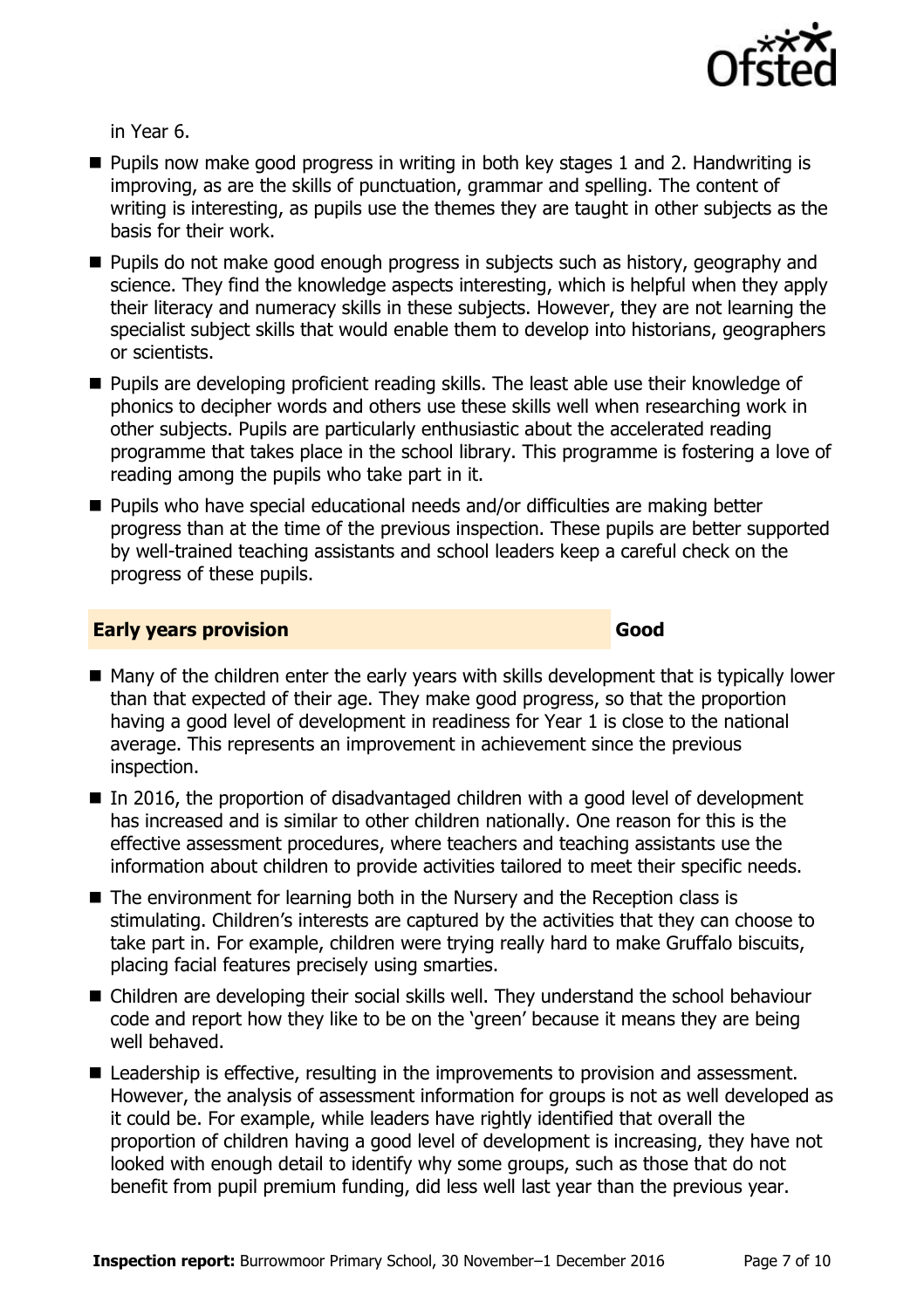

# **School details**

| Unique reference number | 139843         |
|-------------------------|----------------|
| Local authority         | Cambridgeshire |
| Inspection number       | 10020493       |

This inspection was carried out under section 8 of the Education Act 2005. The inspection was also deemed a section 5 inspection under the same Act.

| Type of school                      | Primary                         |
|-------------------------------------|---------------------------------|
| School category                     | Academy sponsor-led             |
| Age range of pupils                 | 3 to 11                         |
| Gender of pupils                    | Mixed                           |
| Number of pupils on the school roll | 452                             |
| Appropriate authority               | The governing body              |
| <b>Chair</b>                        | <b>Andrew Smith</b>             |
| <b>Headteacher</b>                  | <b>Susan Dobbs</b>              |
| Telephone number                    | 01354 652 330                   |
| Website                             | www.burrowmoor.net              |
| <b>Email address</b>                | office@burrowmoorprimary.org.uk |
| Date of previous inspection         | 24-25 March 2015                |

### **Information about this school**

- The school meets requirements on the publication of specified information on its website.
- The school complies with Department for Education guidance on what academies should publish.
- The school is larger than the average-sized primary school.
- The majority of pupils are White British.
- A larger-than-average proportion of pupils are eligible for the pupil premium.
- The school is an academy that is part of the Active Learning Trust.
- The executive headteacher is also the headteacher of the local secondary school. The new headteacher started in post in September 2016.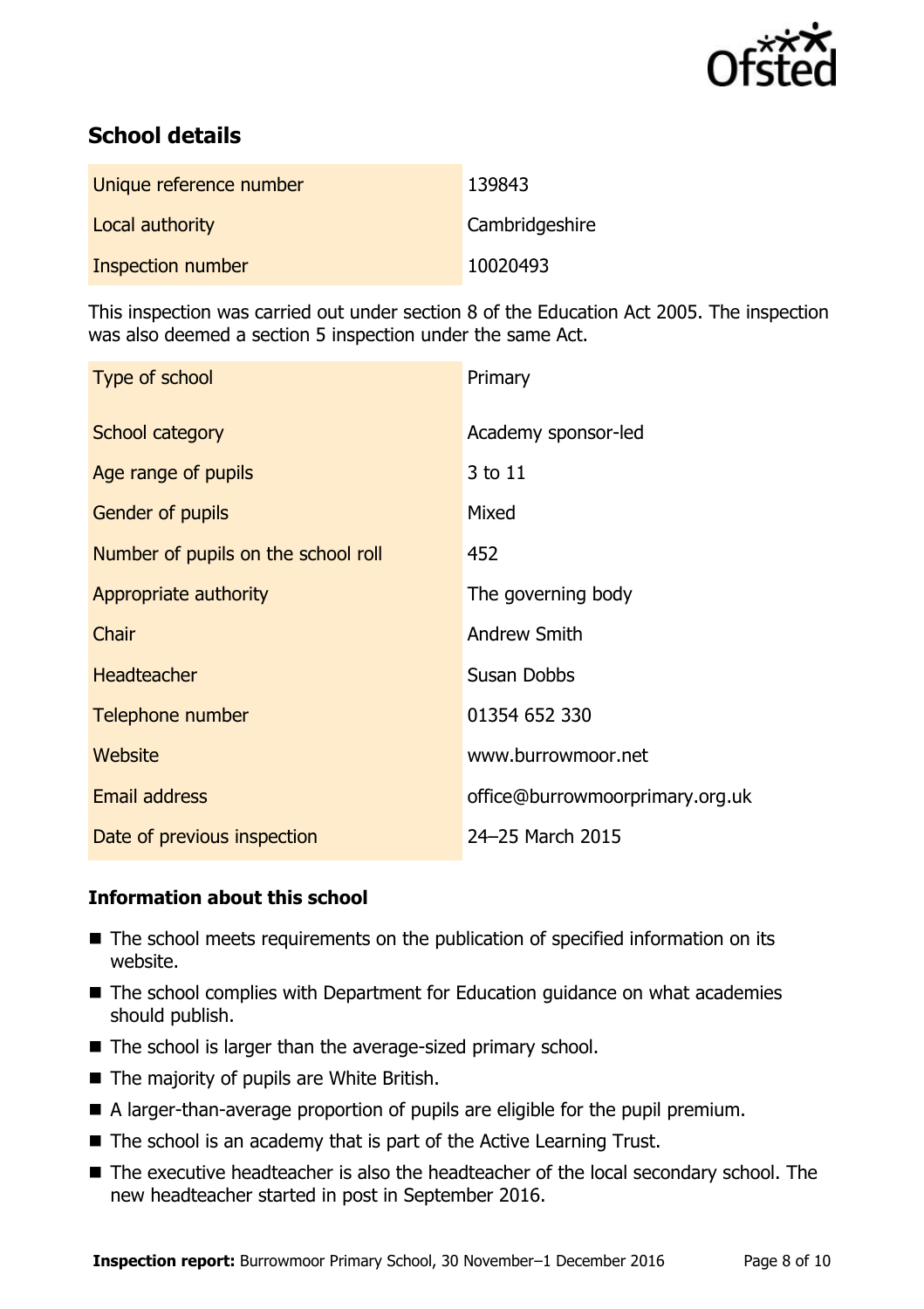

## **Information about this inspection**

- **Inspectors visited lessons to observe teaching, learning, pupils' behaviour and their** work. They held meetings with senior and middle leaders, groups of pupils, representatives from the Active Learning Trust and governors.
- Inspectors observed the school's work. They looked at the safeguarding policy and procedures, self-evaluation and improvement planning, minutes of governors' meetings, records of pupils' behaviour and attendance and other information provided by the school leaders.
- They spoke to parents informally and looked at a recent parent survey carried out by the school. As a result of the informal conversations with parents, a careful scrutiny of the provision and plans for some pupils who have special educational needs and/or disabilities was carried out.

### **Inspection team**

| Tim Bristow, lead inspector | Her Majesty's Inspector |
|-----------------------------|-------------------------|
| Simon Webb                  | Her Majesty's Inspector |
| Joanna Pedlow               | Ofsted Inspector        |